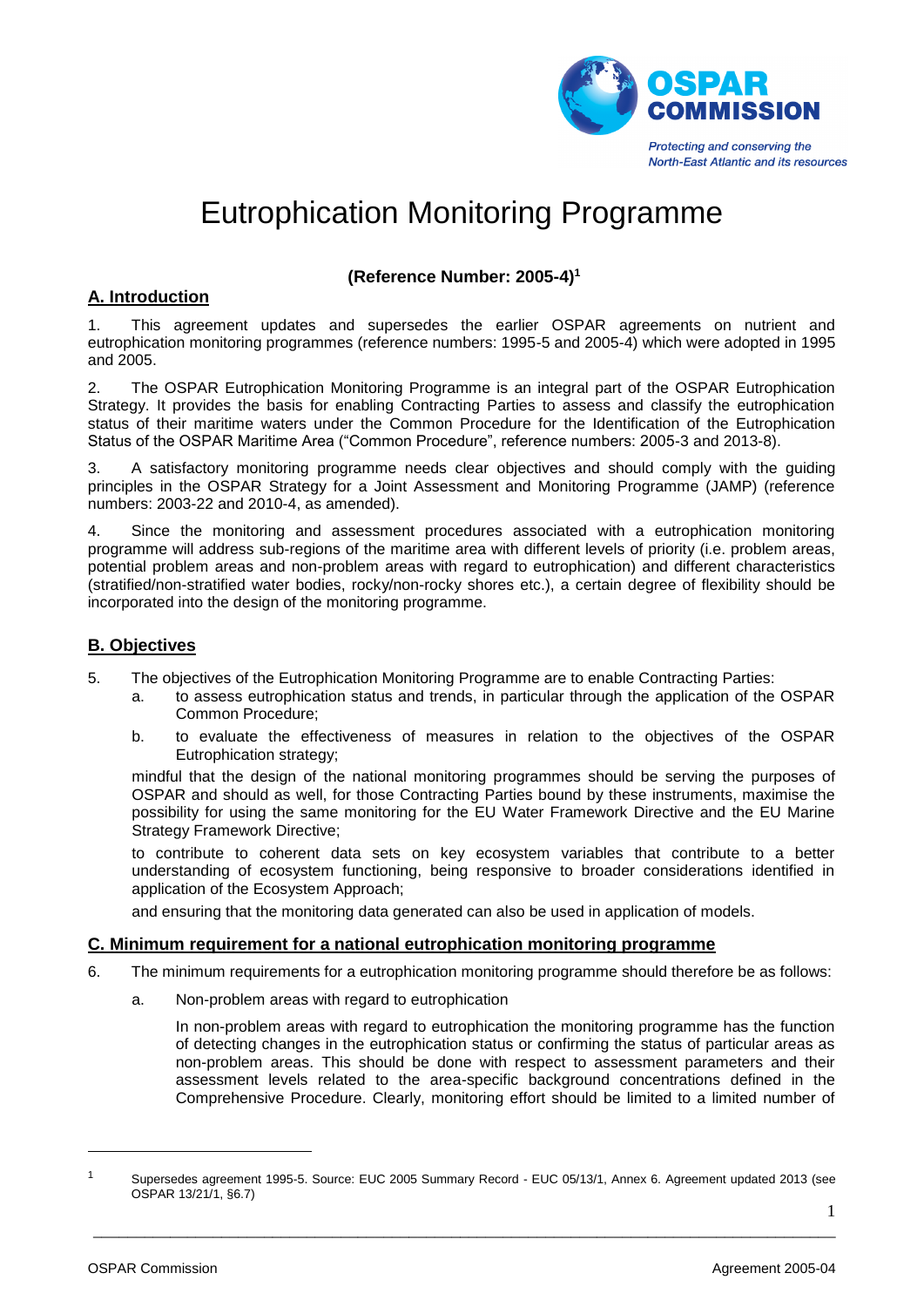parameters and a limited frequency of measurements, although spatial coverage should not be neglected.

b. Problem areas with regard to eutrophication

In problem areas with regard to eutrophication the monitoring programme should focus on longterm trends in nutrient concentration and on a selection of related eutrophication effect parameters, taking into account corresponding long-term trends in nutrient inputs. A larger number of parameters and a higher sampling frequency should be considered than is the case for non-problem areas, so as to satisfy statistical requirements. The spatial coverage should also be more focused than for non-problem areas. Monitoring should continue until the nonproblem area status is achieved.

c. Potential problem areas with regard to eutrophication

With regard to their unknown status, potential problem areas with regard to eutrophication should be monitored in the same manner as problem areas, for a trial period not exceeding five years. This should enable the area to be reclassified as either a problem area or a non-problem area with regard to eutrophication.

7. In implementing these minimum monitoring requirements Contracting Parties should focus on those eutrophication effects that are sufficiently closely linked to nutrient enrichment to be of value in indicating the eutrophication status of an area. The eutrophication effects should be selected on the basis of the assessment parameters listed in Table 1 of the Common Procedure.

8. If, following the classification of the maritime area in terms of eutrophication status, sub-regions (based for example on hydrographic characteristics) are identified within an area of particular eutrophication status (i.e. a problem area, a potential problem area or a non-problem area with regard to eutrophication), then the minimum monitoring requirements specified under § 5 should be applied to each of the sub-regions.

9. The spatial distribution of the monitoring stations should, prior to the establishment of the eutrophication status of the maritime area using the Common Procedure, be commensurate with the anticipated extent of eutrophication in the area under consideration as well as its hydrographic characteristics. Consequently, each Contracting Party should determine the optimum frequency per year and optimum locations for its monitoring stations. Where appropriate, efforts should be coordinated between Contracting Parties.

10. The minimum requirements for a eutrophication monitoring programme are specified in Tables 1 and 2. Contracting Parties should increase the scope and frequency of monitoring as they consider appropriate.

11. Contracting Parties identifying significant contributions of nutrients and/or organic material from areas under jurisdiction of another Contracting Party should enter into dialogue with a view to ensuring that monitoring by both parties supports the overall objectives of the eutrophication monitoring programme.

The Eutrophication Monitoring Programme forms part of the OSPAR Coordinated Environmental Monitoring Programme (the CEMP - reference number: 2010-01 (latest update)). Contracting Parties shall report the monitoring results for the parameters listed in Tables 1 and 2 in accordance with the arrangements for the CEMP agreed and updated periodically by OSPAR. ICES is currently the OSPAR data centre for marine environmental monitoring data, and according to the agreements of OSPAR, Contracting Parties are obliged to report their monitoring data to ICES by 1 September in the year following the year of monitoring using the agreed formats and should resolve any data processing issues with the ICES data centre.

13. The programmes and procedures for the assessment or classification by each Contracting Party of the eutrophication status of areas within its marine waters is set out in the OSPAR Eutrophication Strategy (reference number: 2010-03) and in the Comprehensive Procedure of the Common Procedure.

|                                 | Non-problem areas | Potential problem areas | Problem areas |
|---------------------------------|-------------------|-------------------------|---------------|
| $NH_4-N^{2,4}$ (µmol $l^{-1}$ ) |                   |                         |               |
| $NO2-N2,4$ (µmol $I-1$ )        |                   |                         |               |
| $NO3-N2,4$ (µmol $I-1$ )        |                   |                         |               |
| $PO4-P3,4$ (µmol $I-1$ )        |                   |                         |               |
| $SiO4-Si4$ (µmol $I-1$ )        |                   |                         |               |
| Salinity                        |                   |                         |               |

\_\_\_\_\_\_\_\_\_\_\_\_\_\_\_\_\_\_\_\_\_\_\_\_\_\_\_\_\_\_\_\_\_\_\_\_\_\_\_\_\_\_\_\_\_\_\_\_\_\_\_\_\_\_\_\_\_\_\_\_\_\_\_\_\_\_\_\_\_\_\_\_\_\_\_\_\_\_\_\_\_\_\_\_\_\_\_

Table 1. Nutrient enrichment<sup>1</sup>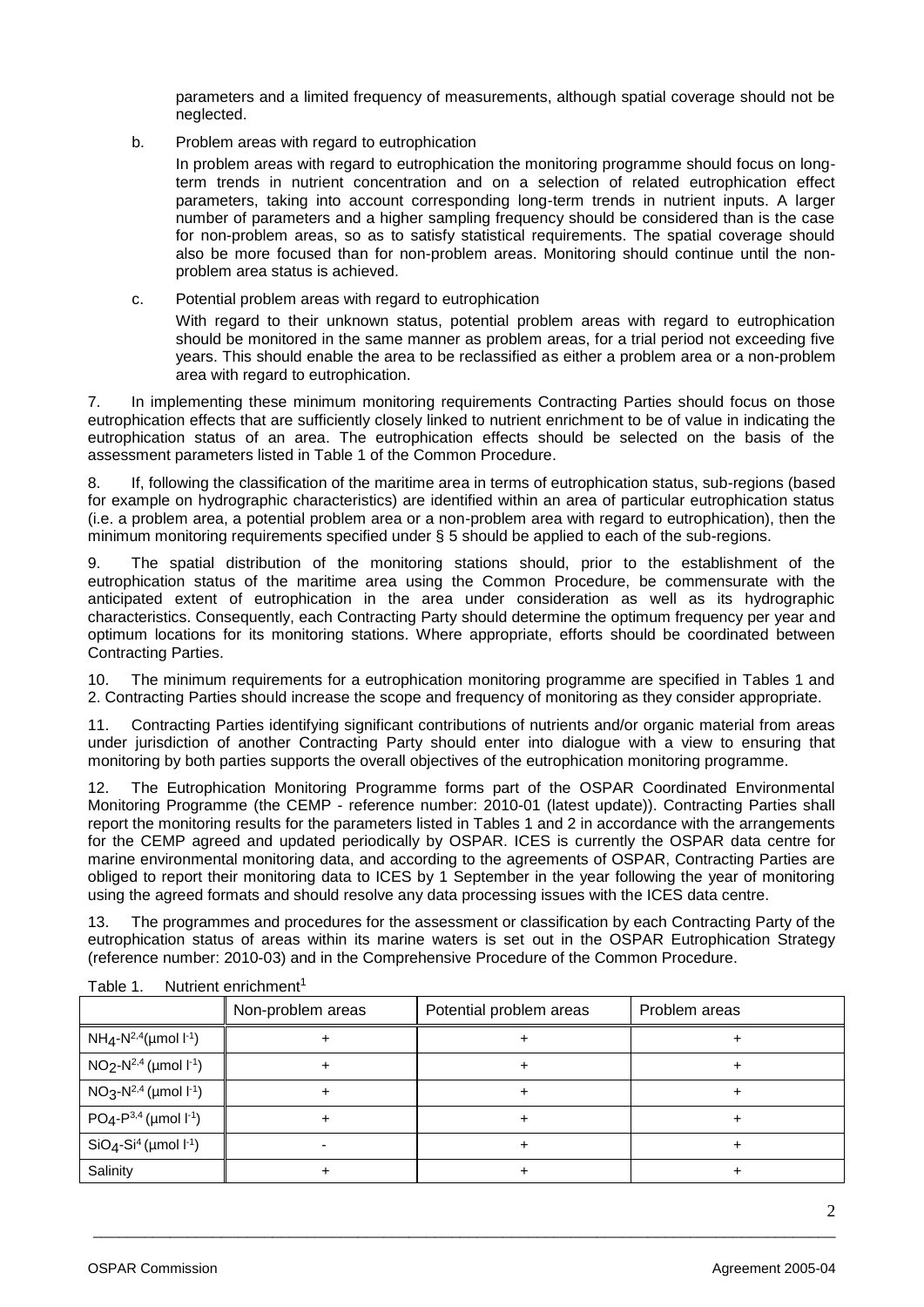|                        | Non-problem areas                        | Potential problem areas                                                                                          | Problem areas |
|------------------------|------------------------------------------|------------------------------------------------------------------------------------------------------------------|---------------|
| Temperature            |                                          |                                                                                                                  |               |
| Frequency <sup>5</sup> | About every three years<br>during winter | Annually during winter when algal growth is at a minimum and<br>during monitoring of direct and indirect effects |               |

(Notes to Table 1):

- + Action required
- Action discretionary
- 1 All parameters should be monitored in conjunction with area-specific ecosystem features.
- 2 Winter dissolved inorganic nitrogen (DIN) is the sum of  $NH_4$ -N,  $NO_2$ -N and  $NO_3$ -N.
- 3 Winter dissolved inorganic phosphate (DIP)
- 4 Monitoring of winter DIN, DIP and Si should be in conjunction with salinity measurements (see Common Procedure, §§ 4.26 and 4.29).
- 5 Monitoring should include sufficient samples to confirm that the maximum winter nutrient concentration has been determined.

|                                                                                     | Non-problem areas | Potential problem areas                                                                    | Problem areas                                                                                                                   |
|-------------------------------------------------------------------------------------|-------------------|--------------------------------------------------------------------------------------------|---------------------------------------------------------------------------------------------------------------------------------|
| Phytoplankton<br>chlorophyll $a$ (µg $I^{-1}$ )                                     |                   | ÷                                                                                          | $\ddot{}$                                                                                                                       |
| Phytoplankton indicator<br>species (cells l <sup>-1</sup> ; species<br>composition) |                   | species composition:<br>$\ddot{}$<br>(genera and<br>nuisance/potentially<br>toxic species) | species composition:<br>$\pm$<br>(genera and<br>nuisance/potentially<br>toxic species)<br>TOC and POC <sup>2</sup><br>$\ddot{}$ |
| Macrophytes, including<br>macroalgae and<br>angiosperms $3$                         |                   | biomass<br>$\ddot{}$                                                                       | biomass<br>$\ddot{}$<br>species composition,<br>$\ddot{}$<br>coverage, and<br>reduced depth<br>distribution                     |
| $O2$ concentration (mg $I-1$ ;<br>including $% O2$<br>saturation)                   |                   | $\ddot{}$                                                                                  | $\ddot{}$                                                                                                                       |
| (zoo) Benthic<br>communities                                                        |                   | biomass and species<br>$+$<br>composition (if time<br>series already exist)                | biomass, species<br>$+$<br>composition and<br>eutrophication<br>indicator species                                               |
| Frequency <sup>4</sup>                                                              |                   | annually during the algal growing season                                                   |                                                                                                                                 |

+ Action required

Action discretionary

- 1 All parameters should be monitored in conjunction with area-specific ecosystem features.
- 2 TOC: Total Organic Carbon; POC: Particulate Organic Carbon.
- 3 In shallow areas, primarily in estuaries and coastal waters.
- 4 With adequate frequency and area coverage

# **D. Operational aspects**

14. Sampling in support of the Eutrophication Monitoring Programme is carried out using ships in winter (for nutrients) and summer (for eutrophication effect parameters) adopting various spatial designs. Ships continue to provide flexible platforms for this work and guidelines support the minimum requirements covering spatial and temporal aspects. However, other platforms such as smartbuoys, gliders, towed devices and ferry-boxes have been developed which provide different temporal and spatial sampling capabilities. These are all suitable for delivering the data required for monitoring eutrophication parameters provided adequate quality assurance is in place. Where monitoring programmes are changed to make use of these technologies there should be a transition period to ensure the results obtained are at least as good as those derived from ship based sampling. It has often been found that these technologies, derived from research

\_\_\_\_\_\_\_\_\_\_\_\_\_\_\_\_\_\_\_\_\_\_\_\_\_\_\_\_\_\_\_\_\_\_\_\_\_\_\_\_\_\_\_\_\_\_\_\_\_\_\_\_\_\_\_\_\_\_\_\_\_\_\_\_\_\_\_\_\_\_\_\_\_\_\_\_\_\_\_\_\_\_\_\_\_\_\_